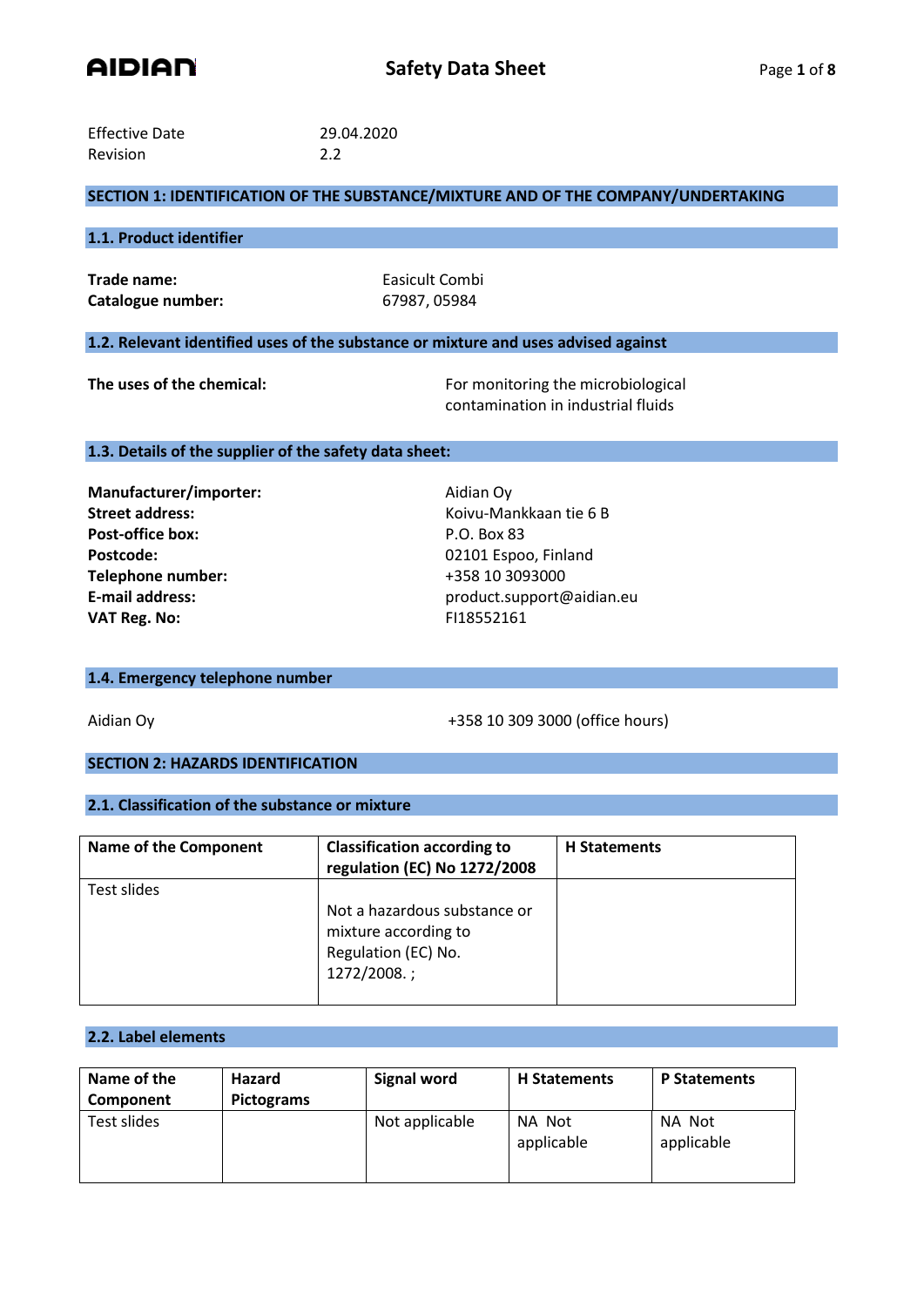

Effective Date 29.04.2020 Revision 2.2

## **2.3.Other hazards**

## **SECTION 3: COMPOSITION/INFORMATION ON INGREDIENTS**

## **3.2. Mixtures**

-

**Other information** The product does not contain any hazardous ingredients.

# **SECTION 4: FIRST AID MEASURES**

| 4.1. Description of first aid measures |                                                               |
|----------------------------------------|---------------------------------------------------------------|
| <b>Skin contact</b>                    | Wash with soap and water.                                     |
| Eye contact                            | Rinse continuously with water for several<br>minutes.         |
| Ingestion                              | If the patient is conscious, give water (up to 2<br>glasses). |

# **4.2. Most important symptoms and effects, both acute and delayed**

Data not available.

## **4.3. Indication of any immediate medical attention and special treatment needed**

Data not available.

#### **SECTION 5: FIRE-FIGHTING MEASURES**

# **5.1. Extinguishing media**

**Suitable extinguishing media** Choose suitable extinguishing media according to the environment.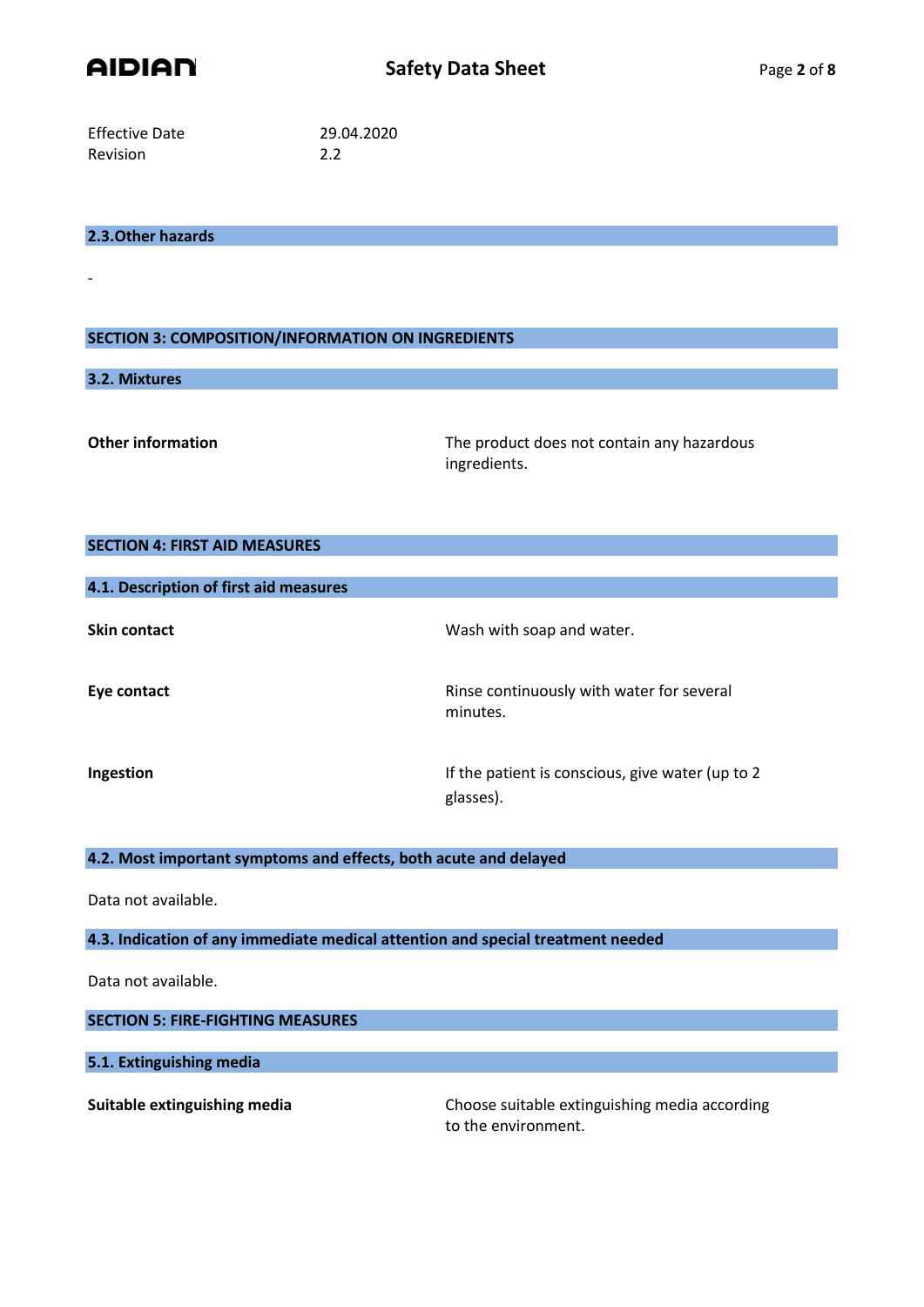

| <b>Effective Date</b> | 29.04.2020 |
|-----------------------|------------|
| Revision              | 2.2        |

**5.2. Special hazards arising from the substance or mixture**

Data not available.

# **5.3. Advice for fire-fighters**

**Special protective equipment for fire-fighters** No special protective equipment needed.

## **SECTION 6: ACCIDENTAL RELEASE MEASURES**

**6.1. Personal precautions, protective equipment and emergency procedures**

Wear protective clothing.

# **6.2. Environmental precautions**

No special environmental precautions needed.

**6.3. Methods and material for containment and cleaning up**

In case of spillage clean with paper towel and disinfect.

#### **6.4. Reference to other sections**

See Section 8 and 13

# **SECTION 7: HANDLING AND STORAGE**

# **7.1. Precautions for safe handling**

Do not eat, drink or smoke at workplace. Wash hands after working with substance.

### **7.2. Conditions for safe storage, including any incompatibilities**

Store at +18 - 25 °C.

**7.3. Specific end use(s)**

No information identified.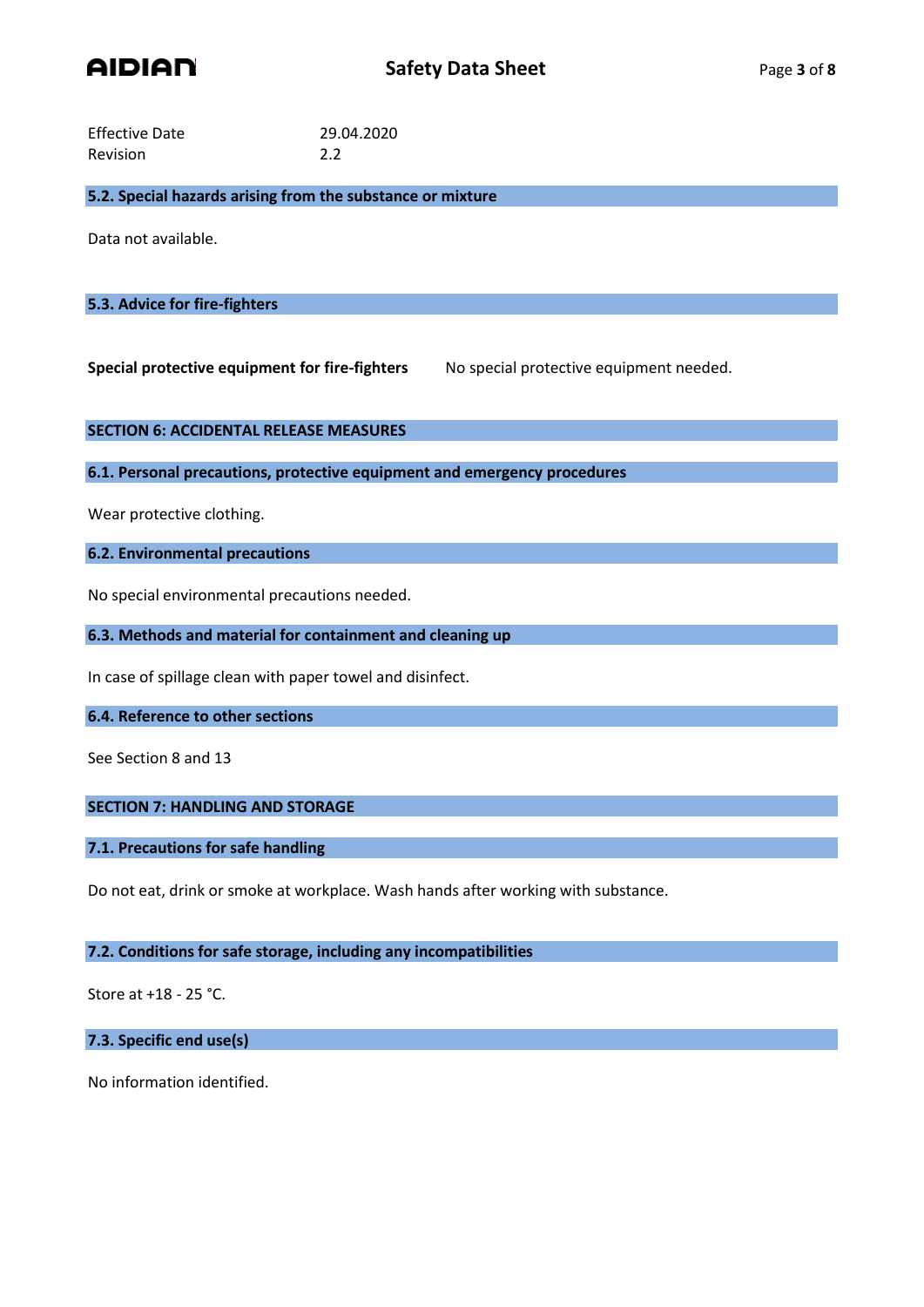

| <b>Effective Date</b>                                   | 29.04.2020          |
|---------------------------------------------------------|---------------------|
| Revision                                                | 2.2                 |
|                                                         |                     |
| <b>SECTION 8: EXPOSURE CONTROLS/PERSONAL PROTECTION</b> |                     |
|                                                         |                     |
| 8.1. Control parameters                                 |                     |
|                                                         |                     |
| <b>International OEL values</b>                         | Data not available. |
|                                                         |                     |
|                                                         |                     |
| 8.2. Exposure controls                                  |                     |
|                                                         |                     |
|                                                         |                     |
|                                                         |                     |

**Hand protection** Wear protective gloves.

**Skin protection** Wear protective clothing.

| <b>SECTION 9: PHYSICAL AND CHEMICAL PROPERTIES</b> |                          |  |
|----------------------------------------------------|--------------------------|--|
|                                                    |                          |  |
| <b>Appearance</b>                                  |                          |  |
|                                                    |                          |  |
| <b>Physical state</b>                              | Solid                    |  |
|                                                    |                          |  |
| Colour                                             | $\overline{\phantom{a}}$ |  |
| Odour                                              | <b>Odourless</b>         |  |
|                                                    |                          |  |

**9.1. Information on basic physical and chemical properties**

-

**Water solubility Water soluble** Reagents soluble

**9.2. Other information**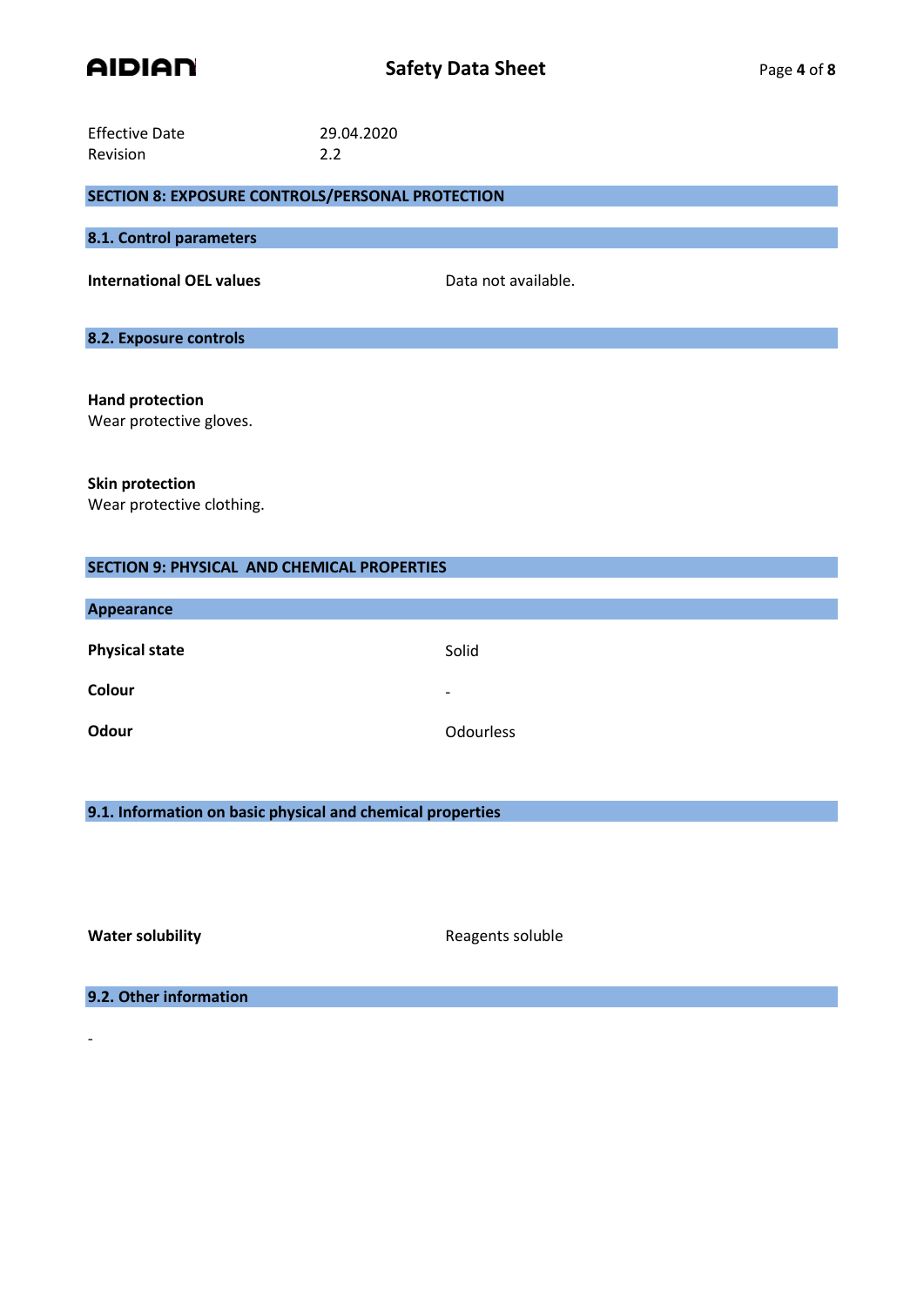

| <b>Effective Date</b> | 29.04.2020 |
|-----------------------|------------|
| <b>Revision</b>       | 2.2        |

**SECTION 10: STABILITY AND REACTIVITY**

**10.1. Reactivity**

-

-

-

-

-

-

**10.2. Chemical stability**

**10.3. Possibility of hazardous reactions**

**10.4. Conditions to avoid**

**10.5. Incompatible materials**

**10.6 Hazardous decomposition products**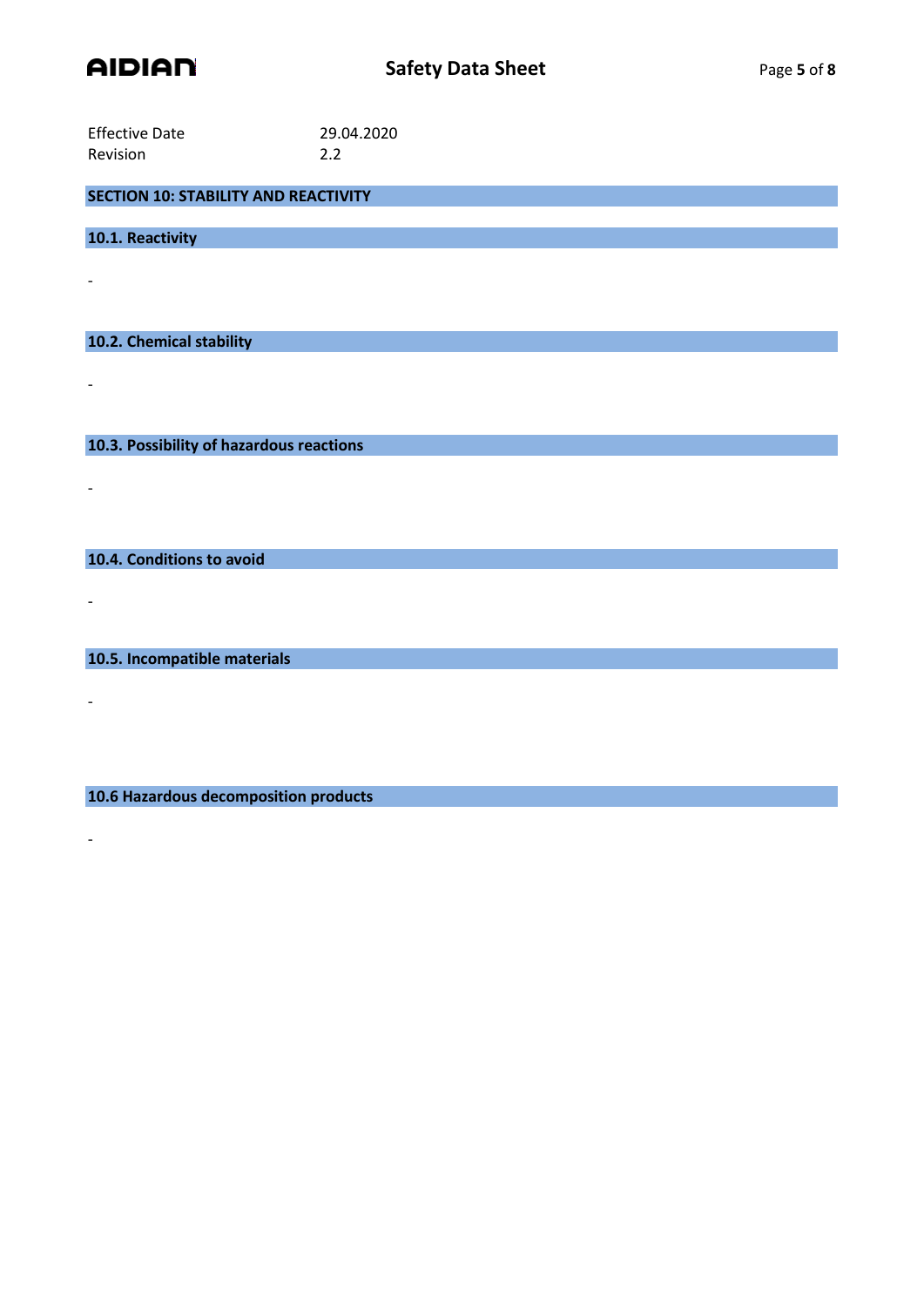

| <b>Effective Date</b><br>Revision            | 29.04.2020<br>2.2 |
|----------------------------------------------|-------------------|
| <b>SECTION 11: TOXICOLOCIGAL INFORMATION</b> |                   |
| 11.1. Information on toxicological effects   |                   |
| Data not available.                          |                   |
| <b>SECTION 12: ECOLOGICAL INFORMATION</b>    |                   |
| 12.1. Toxicity                               |                   |
| <b>Aquatic toxicity</b>                      |                   |
| Data not available.                          |                   |
| Toxic effects on other organisms             |                   |
| Data not available.                          |                   |
| 12.2. Persistence and degradability          |                   |
| Data not available.                          |                   |
| 12.3. Bioaccumulative potential              |                   |
| Data not available.                          |                   |
| 12.4. Mobility in soil                       |                   |
| Data not available.                          |                   |
| 12.5. Results of PBT and vPvB assessment     |                   |
| Data not available.                          |                   |
| 12.6. Other adverse effects                  |                   |

Data not available.

# **SECTION 13: DISPOSAL CONSIDERATIONS**

# **13.1. Waste treatment methods**

Used product should be considered infectious and should be handled respectively.

Disposal of all sample and test material should be done in compliance with national, state and local regulations.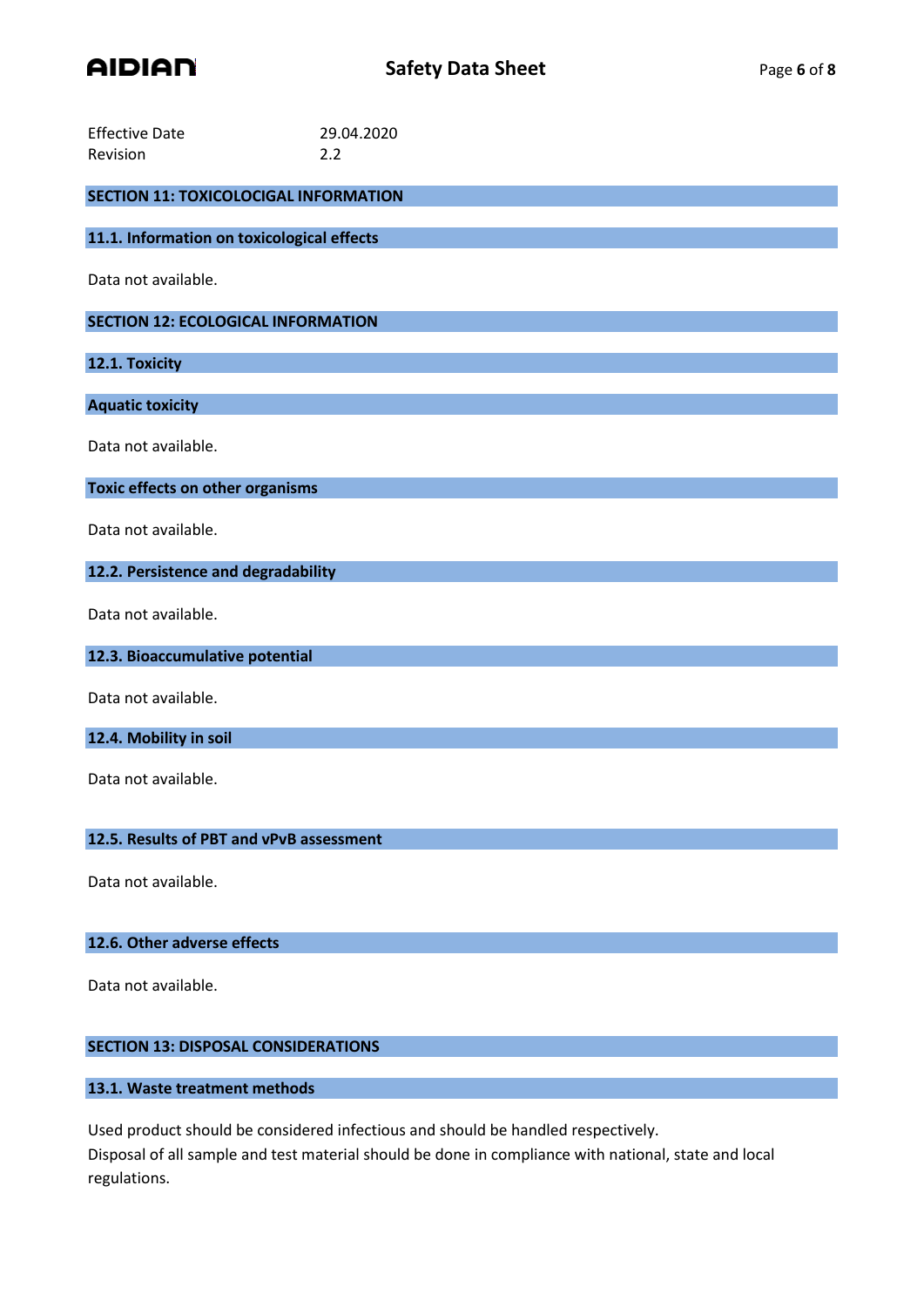

| <b>Effective Date</b> | 29.04.2020 |
|-----------------------|------------|
| Revision              | 2.2        |

If not officially differently specified, packaging may be treated like household waste or recycled.

| <b>SECTION 14: TRANSPORT INFORMATION</b> |  |  |
|------------------------------------------|--|--|
|                                          |  |  |
| 14.1. UN Number                          |  |  |
|                                          |  |  |

# **14.2. UN Proper shipping name**

- ,

**-**

**-**

-

**14.3. Transport hazard class(es) ( ADR/RID,IMDG,ICAO/IATA)**

This product is not regulated under the transport regulations.

**14.4. Packing group**

**14.5. Environmental hazard**

**14.6. Special precautions for user**

**14.7. Transport in bulk according to Annex II of MARPOL 73/78 and the IBC code**

Not applicable

**SECTION 15: REGULATORY INFORMATION**

**15.1. Safety, health and environmental regulations/legislation specific for substance or mixture**

**15.2. Chemical Safety Assessment**

No

-